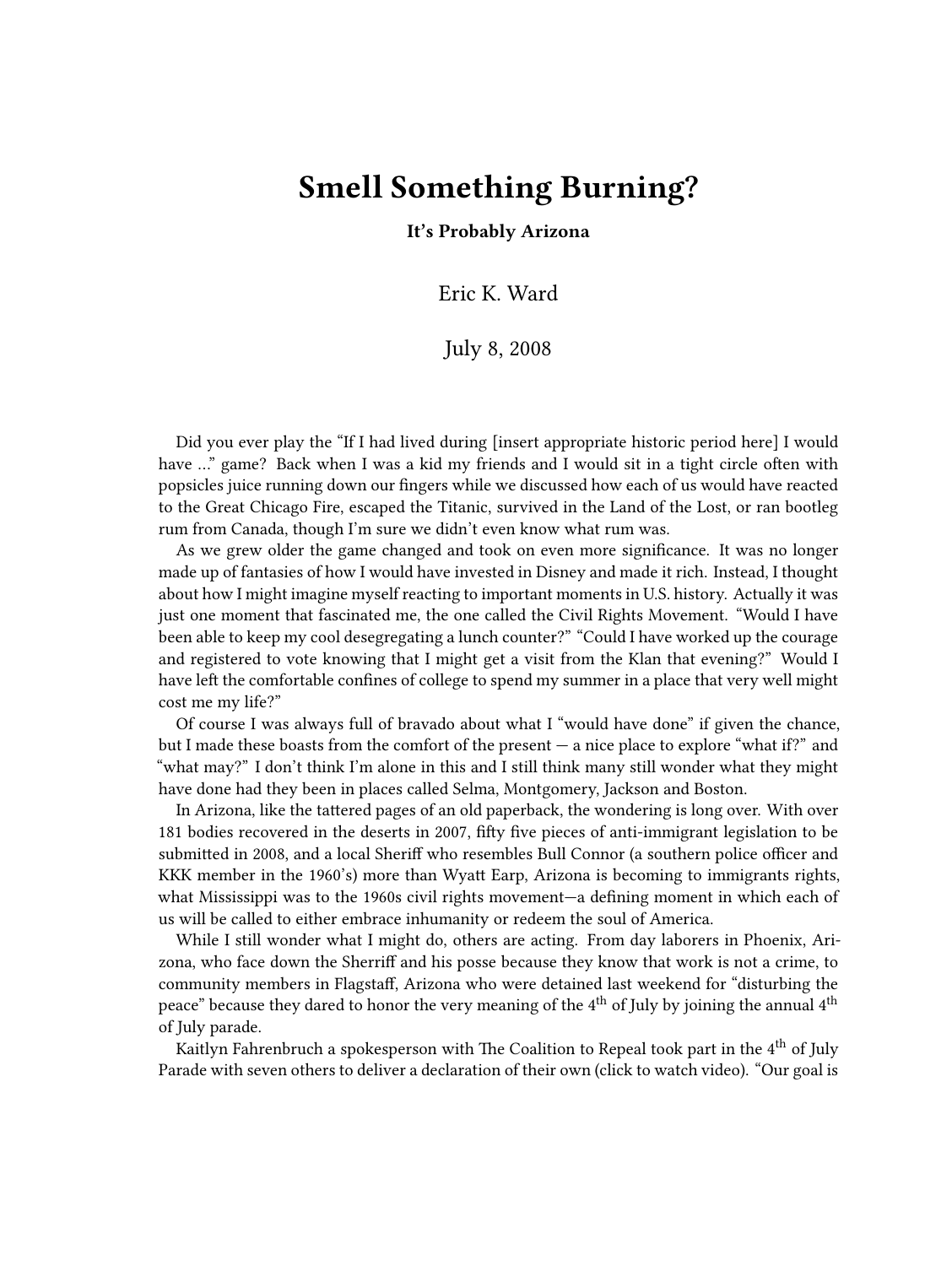the repeal all anti-immigrant laws; federal, state and local," says Fahrenbruch "We were marching in the defense of freedom for all people to live, love, and work anywhere they please" she said. Is the message extreme? Maybe it seems extreme to me, but then I remember English King George didn't take it very well when he was told a similar message about us celebrating American Independence each year on the 4<sup>th</sup> of July.

Beyond the debate on the economic pros and cons of immigration, I think The Coalition to Repeal has realized something that I had forgotten. That hundreds of people dying in the desert each year is extreme, children coming home to empty kitchens where parents have disappeared is extreme, beings jailed for seeking work is extreme. Asking that each individual in our society be treated with basic human decency is not—it is as American as apple pie. It's what we have been seeking since 1776.

What would I have done had I lived in the 1960s? I guess I don't have to wonder anymore. Arizona, here I come!